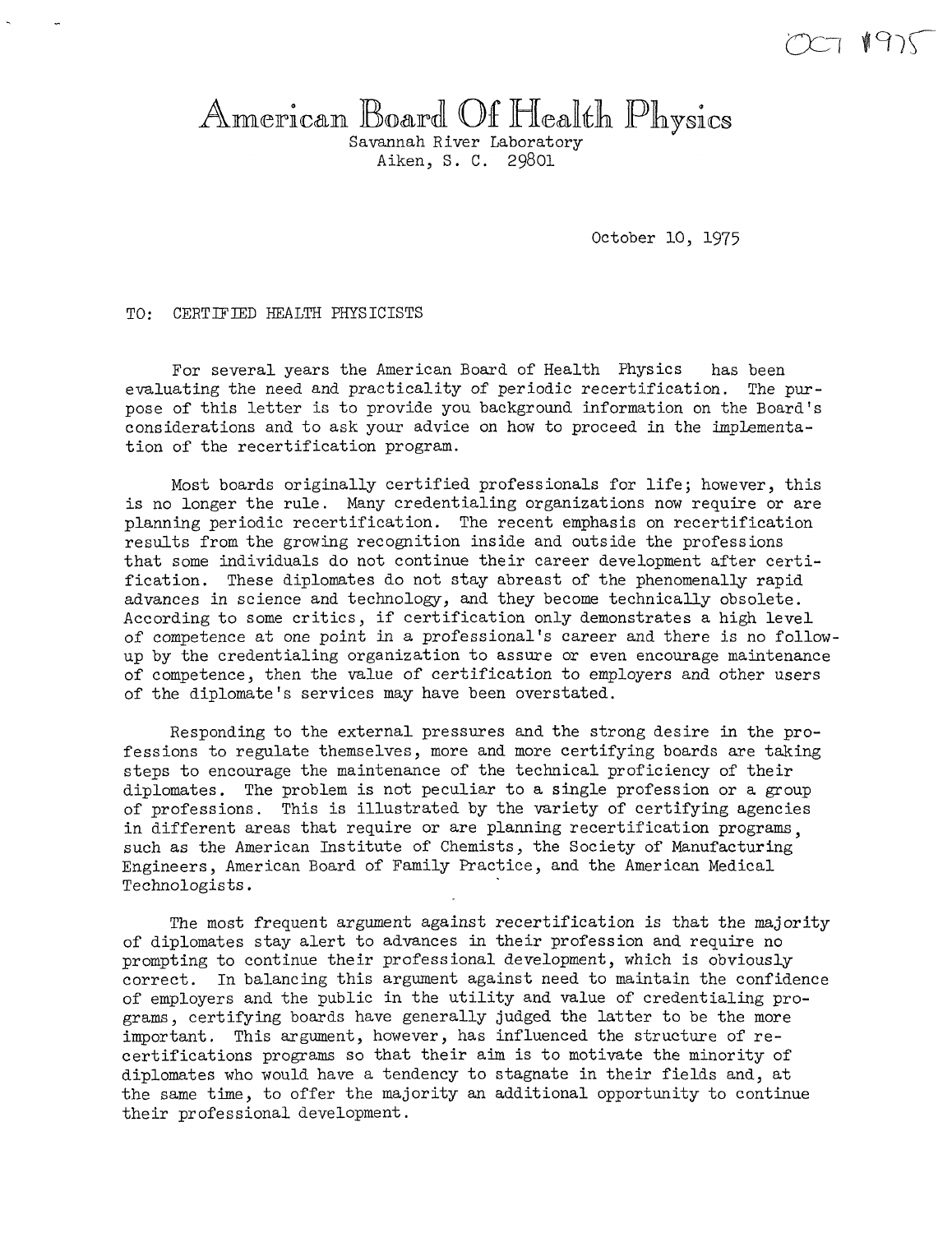In recredentially programs, any one of three methods is usually employed; sometimes these methods are combined. The first is retesting, i.e. taking an examination that tests the diplomate's knowledge of new advances in his field. Peer review is the second procedure. Periodically diplomates submit a resume of professional accomplishments (papers published, patents awarded, meetings attended, and general technical achievements). By reviewing the resume, the certifying agency judges the professional development of the diplomate. The third method quantitates professional development by assigning credits or points for such achievements as postgraduate courses completed, papers published, technical meetings attended, etc. A simplified version of this procedure, which is practiced widely, assigns credits only for professional courses or seminars.

At its July 1975 meeting, the American Board of Health Physics agreed on the principle of recertification for its diplomates. The Board reviewed the options (see following table) and decided to implement the requirement of a continuing education course (option  $3c$  in the table).

#### Options

#### Comments

- 1. Re-examination Severe burden for the relatively small ABHP to prepare and administer high quality exams for certification and recertification. Burdensome for diplomates to prepare continually for exams.
	- Most subjective of all evaluation techniques. Basis for recertification least exact.

3. Point Systems

2. Peer Review

- a. Comprehensive (credits for papers, reports, courses, meetings, etc.)
- b. Continuing Education I (credits for meetings, seminars, and courses attended)
- c. Continuing Education II (credit for only ABHPapproved courses)
- a. Equitable point system difficult to establish. Verification of credit claims problemsome.
- b. Difficult to establish professional value of individual meetings and courses.
- c. Involvement by ABHP in approval of courses.

The content of the courses and the lecturers shall be approved by the Board to assure high quality sessions. Organizations, such as universities and Health Physics Society chapters, may sponsor the courses, which shall be given at least once each year. The central theme of the courses shall be recent advances in the various areas of health physics. A typical course would concentrate on areas common to all health physics specialties on the first day. The second day would be devoted to new developments in the different specialties. An important aspect of the recertification program not decided yet is the frequency that the CHP's shall attend the course. Certifying boards with recertification programs usually require recredentialing every 3 to 5 years. Another question still unresolved is the location of the courses (for example, should the courses be held in conjunction with the annual Health Physics Society meeting?).